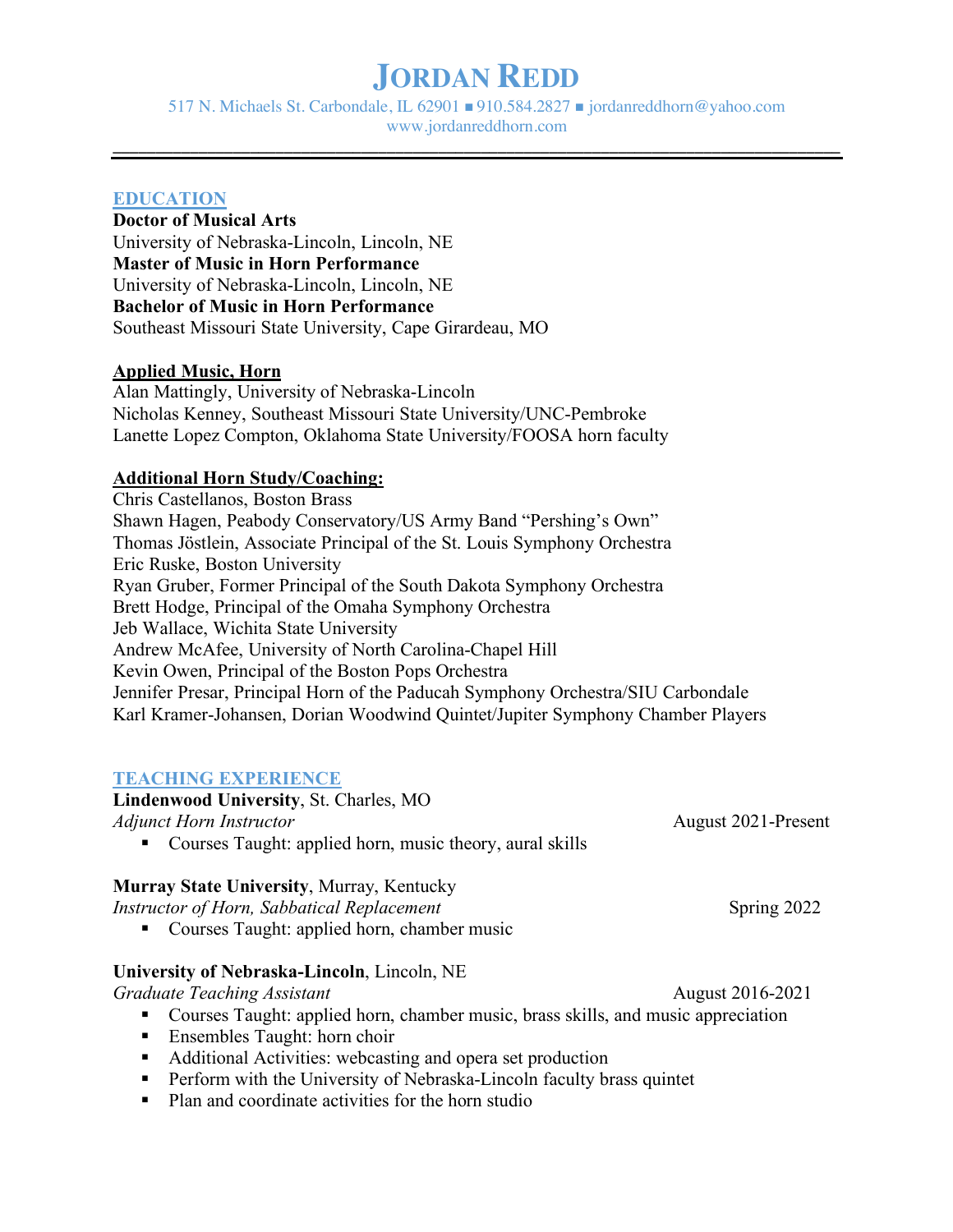517 N. Michaels St. Carbondale, IL 62901 ■ 910.584.2827 ■ jordanreddhorn@yahoo.com www.jordanreddhorn.com

**\_\_\_\_\_\_\_\_\_\_\_\_\_\_\_\_\_\_\_\_\_\_\_\_\_\_\_\_\_\_\_\_\_\_\_\_\_\_\_\_\_\_\_\_\_\_\_\_\_\_\_\_\_\_\_\_\_\_\_\_\_\_\_\_\_\_\_\_\_\_\_\_\_\_\_\_\_\_\_\_\_\_\_\_\_**

**JR Horn Studio**, Lincoln, NE/Cape Girardeau, MO/Carbondale, IL

August 2014-Present ■ Conduct virtual and in-person private brass lessons of players grade 8 – Adult

### **SELECTED TEACHING ACTIVITIES**

| State:           | Presented lecture recital at UNL (2020)                             |  |  |
|------------------|---------------------------------------------------------------------|--|--|
|                  | Presented lecture at Husker Horn Bootcamp (2019)                    |  |  |
|                  | Presented a horn masterclass at Scott Middle School (2019)          |  |  |
|                  | Presented lecture at Husker Horn Bootcamp (2018)                    |  |  |
| <b>Regional:</b> | Will present a horn masterclass at Oklahoma State University (2022) |  |  |
|                  | Presented horn masterclass at Arkansas State University (2022)      |  |  |
|                  | Presented a brass skills lecture at Graceland University (2022)     |  |  |
|                  | Presented a horn masterclass at Quad State Band Festival (2022)     |  |  |
|                  | Presented a horn masterclass at Wartburg College (2021)             |  |  |
|                  | Helped plan and execute Virtual SEMO Horn Day (2021)                |  |  |
|                  | Presented lecture at Virtual SEMO Horn Day (2021)                   |  |  |
|                  | Presented lecture at SEMO studio class (2020)                       |  |  |
|                  | Presented lecture at SEMO studio class (2019)                       |  |  |
|                  | Presented a horn masterclass at SEMO (2019)                         |  |  |
|                  | Presented a horn masterclass at UT-Martin (2019)                    |  |  |
|                  | Presented a horn masterclass at Kansas State University (2019)      |  |  |
| <b>National:</b> | Virtual Masterclass, Crestdale Middle School (NC) 2020              |  |  |
|                  | Southeast Missouri State University Chamber Music Institute (2017)  |  |  |
| International:   | Festival Suoni d'Abruzzo, Horn Faculty, Guardiagrele, Italy (2017)  |  |  |

### **STUDENT ACCOLADES**

| Local:    | Emma Stubblefield named Drum Major at Lindenwood University (2021)<br>Shaynah Mathes selected for UNL Horn Bootcamp Masterclass (2018)                                                                                                                                                                               |  |
|-----------|----------------------------------------------------------------------------------------------------------------------------------------------------------------------------------------------------------------------------------------------------------------------------------------------------------------------|--|
| District: | Liam Peach won 6 <sup>th</sup> chair of the South Central all-district band (NC)<br>(2021)                                                                                                                                                                                                                           |  |
| State:    | Emma Stubble field performed with the STL Wind Symphony (2022)<br>Emma Stubblefield selected for masterclass at SEMO Horn Day (2022)<br>Emma Stubblefield solo debut with the Lindenwood University Wind<br>Band (2022)<br>Shaynah Mathes won 1 <sup>st</sup> chair of the Nebraska Class C all-state band<br>(2021) |  |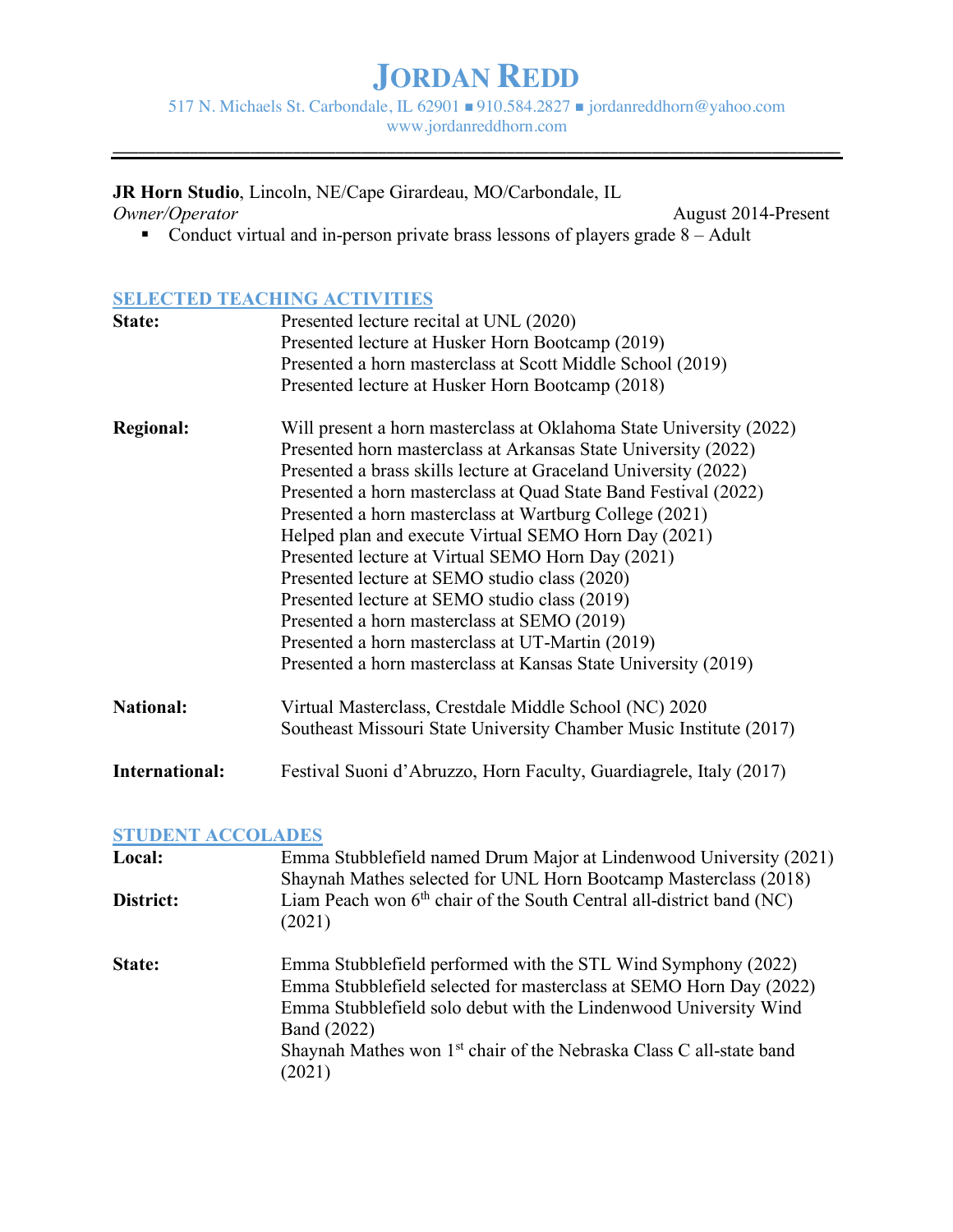517 N. Michaels St. Carbondale, IL 62901  $\blacksquare$  910.584.2827  $\blacksquare$  jordanreddhorn@yahoo.com www.jordanreddhorn.com

**\_\_\_\_\_\_\_\_\_\_\_\_\_\_\_\_\_\_\_\_\_\_\_\_\_\_\_\_\_\_\_\_\_\_\_\_\_\_\_\_\_\_\_\_\_\_\_\_\_\_\_\_\_\_\_\_\_\_\_\_\_\_\_\_\_\_\_\_\_\_\_\_\_\_\_\_\_\_\_\_\_\_\_\_\_**

Shaynah Mathes Selected for University of Nebraska-Omaha Honor Band (2021) Bella Schmidt placed 2nd at MTNA Young Artist State Competition (2020) Shaynah Mathes won 1<sup>st</sup> chair of the Nebraska Class C all-state band (2020) Melissa Loos Awarded \$1,000 Music Scholarship to Doane University (2019) Shaynah Mathes selected for University of Nebraska-Omaha Honor Band (2019) Shaynah Mathes won 1<sup>st</sup> chair of the Nebraska Class C All-state Band. (2019) Shaynah Mathes elected for Doane University Honor Band (2018) Shaynah Mathes won 2nd chair of the Nebraska Class C all-state band (2018) Shaynah Mathes won 5<sup>th</sup> chair of the Nebraska Class C all-state band (2017)

#### **PROFESSIONAL PERFORMANCE EXPERIENCE**

#### **Orchestral:**

|                          | Nov $2018$ – Present | Sioux City (IA) Symphony Orchestra                                  |
|--------------------------|----------------------|---------------------------------------------------------------------|
|                          | Nov $2017$ – Present | Substitute Horn<br>Omaha Symphony Orchestra                         |
|                          |                      | Substitute Horn                                                     |
|                          | April 2017 – Present | Jackson Symphony Orchestra                                          |
|                          |                      | Fourth Horn                                                         |
|                          | Oct $2016$ – Present | Hastings (NE) Symphony Orchestra                                    |
|                          |                      | Substitute Horn                                                     |
|                          | Nov $2015$ – Present | Paducah (KY) Symphony Orchestra                                     |
|                          |                      | Substitute Horn                                                     |
| <b>Chamber:</b>          |                      |                                                                     |
|                          | December 2018 - 2019 | University of Nebraska-Lincoln Faculty<br><b>Brass Quintet</b>      |
|                          | August 2017 -2020    | Wesley Reist Wind Quintet                                           |
|                          | August 2016 -2020    | Husker Horn Sound (Quartet)                                         |
|                          | 2014-2016            | <b>SEMO Brass Quintet</b>                                           |
| <b>Summer Festivals:</b> |                      |                                                                     |
|                          | <b>June 2018</b>     | Fresno Orchestra Summer Academy<br>Philharmonia (FOOSA), Third Horn |
|                          | June 2017            | FOOSA Philharmonia Festival, Principal<br>Horn                      |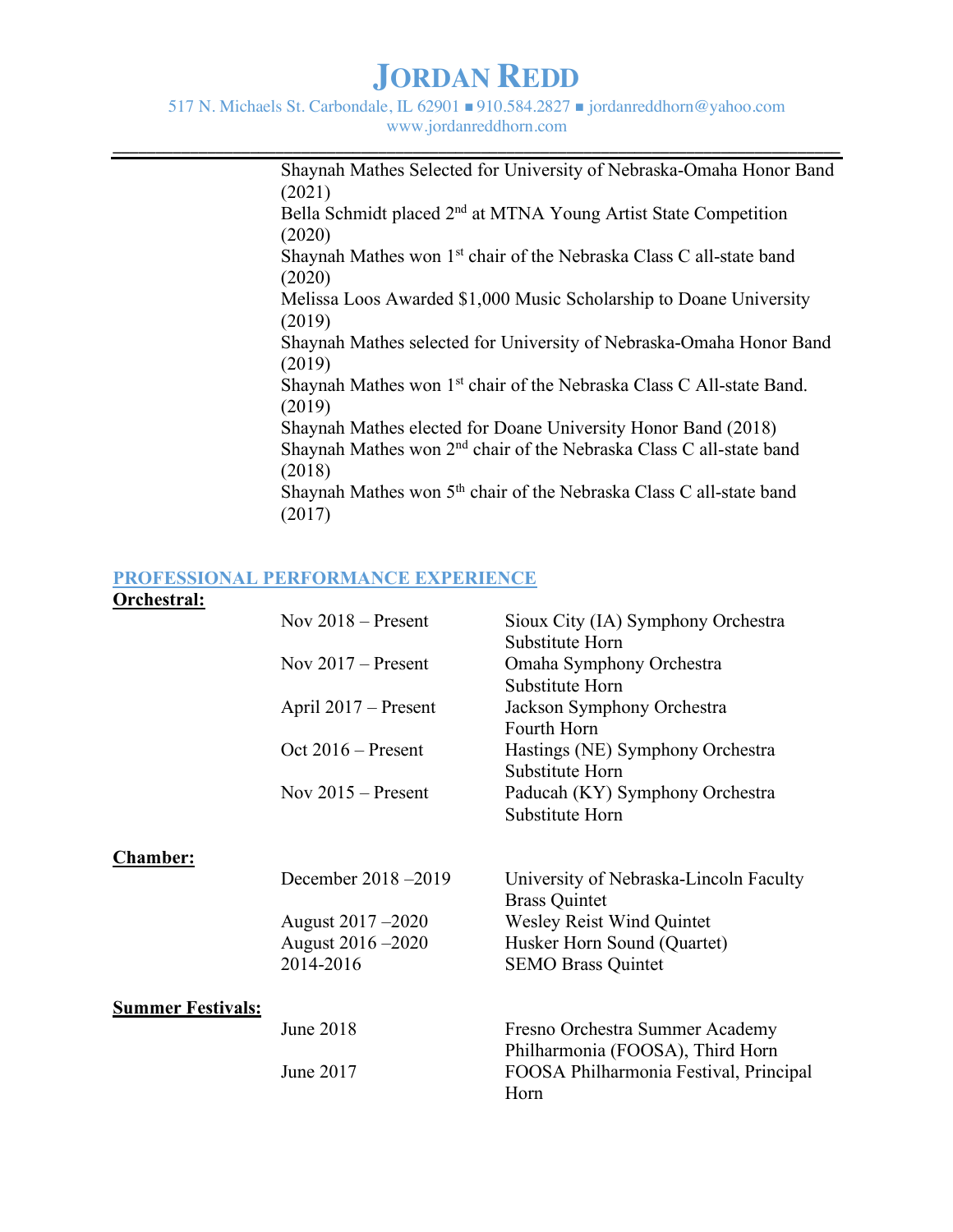517 N. Michaels St. Carbondale, IL 62901 n 910.584.2827 n jordanreddhorn@yahoo.com www.jordanreddhorn.com

**\_\_\_\_\_\_\_\_\_\_\_\_\_\_\_\_\_\_\_\_\_\_\_\_\_\_\_\_\_\_\_\_\_\_\_\_\_\_\_\_\_\_\_\_\_\_\_\_\_\_\_\_\_\_\_\_\_\_\_\_\_\_\_\_\_\_\_\_\_\_\_\_\_\_\_\_\_\_\_\_\_\_\_\_\_**

### **SELECTED PERFORMANCES**

| 2022: | <b>Regional:</b> Oklahoma State University, Guest Artist Recital, Stillwater, OK    |
|-------|-------------------------------------------------------------------------------------|
|       | <b>Regional:</b> Southeast Missouri State University, Guest Artist Recital, Cape    |
|       | Girardau                                                                            |
|       | Regional: Southeast Horn Workshop Professor Ensemble/Jim Thatcher Guest             |
|       | <b>Artist Recital</b>                                                               |
|       | Regional: Southeast Horn Workshop Contributing Artist, Golden Hour by James         |
|       | <b>Naigus</b>                                                                       |
| 2021: | <b>International:</b> Golden Classical Music Awards Winners Concert, Weil Recital   |
|       | Hall, Carnegie Hall, New York                                                       |
|       | National: Wartburg Symphony Orchestra Soloist, Concerto No. 1 in D Major,           |
|       | Joseph Haydn, Waverly, IA                                                           |
|       | National: Southeast Horn Workshop, Contributing Artist, Concerto for Two            |
|       | Horns by Joseph Haydn (Rosetti) Austin Peay University, Clarksville, TN             |
|       | National: North East Horn Workshop, Contributing Artist, Elegie for Horn and        |
|       | Piano by Francis Poulenc, Reverie by James Naigus, Concerto for Two Horns by        |
|       | Joseph Haydn (Rosetti) West Virginia University, Morgantown, WV                     |
|       | <b>Regional:</b> Southeast Missouri State University Horn Day Guest Artist Recital, |
|       | Cape Girardeau, MO                                                                  |
|       | Regional: KRCU Public Radio Broadcast, Cape Girardeau, MO                           |
| 2020: | Regional: Southeast Missouri State University Alumni Spotlight Concert, Cape        |
|       | Girardeau, MO                                                                       |
| 2019: | <b>International:</b> International Music Competition 'Brussels' Winners Concert,   |
|       | Brussels, Belgium                                                                   |
|       | <b>International:</b> International Horn Competition of America, Preliminary Round  |
|       | Performance, Fort Collins, CO                                                       |
|       | National: MTNA Young Artist Brass Competition, National Finalist Round,             |
|       | Spokane, WA                                                                         |
|       | Regional: Wesley Reist Wind Quintet performance, Midwest Clarinet Festival,         |
|       | University of Nebraska-Lincoln, Lincoln, NE                                         |
|       | National: Wesley Reist Wind Quintet Tour, University of Tennessee at Martin,        |
|       | Southeast Missouri State University, Southern Illinois University Carbondale        |
| 2018: | National: MTNA Young Artist Brass Competition, National Finalist Round,             |
|       | Orlando, FL                                                                         |
|       | Local: University of Nebraska-Lincoln Concerto Competition Winners Concert,         |
|       | Concerto in Bb Major, Reinhold Gliere, Lincoln, NE                                  |
| 2017: | Local: University of Nebraska-Lincoln, Selected Performance, Dorian Woodwind        |
|       | Quintet Masterclass, Lincoln, NE                                                    |
|       | International: International Horn Competition of America, Preliminary Round         |
|       | Performance, Fort Collins, CO                                                       |
|       | International: Festival Suoni d'Abruzzo, Guardiagrele, Italy, Assistant Principal   |
|       | Horn, Cosi Fan Tutti                                                                |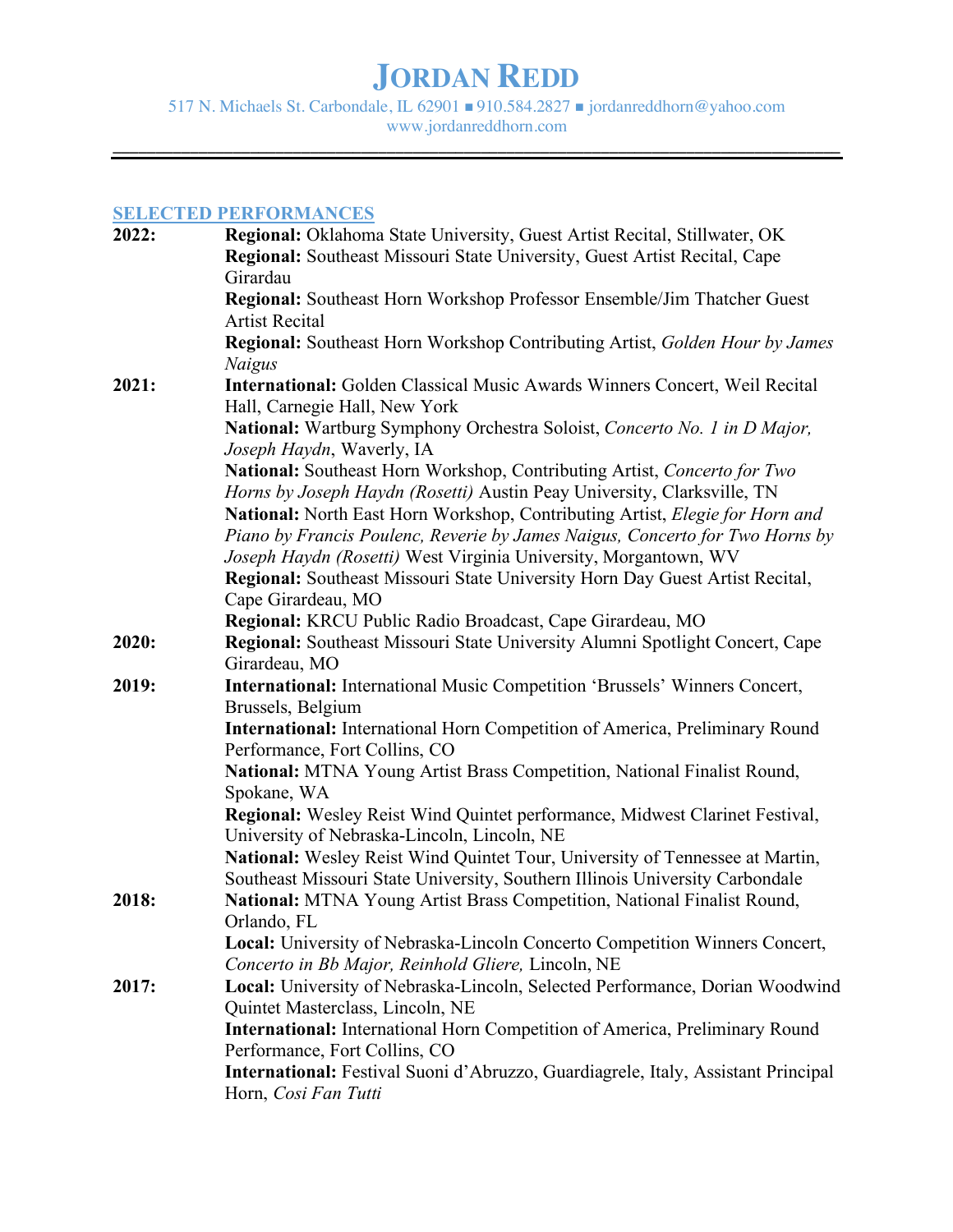517 N. Michaels St. Carbondale, IL 62901 n 910.584.2827 n jordanreddhorn@yahoo.com www.jordanreddhorn.com

**\_\_\_\_\_\_\_\_\_\_\_\_\_\_\_\_\_\_\_\_\_\_\_\_\_\_\_\_\_\_\_\_\_\_\_\_\_\_\_\_\_\_\_\_\_\_\_\_\_\_\_\_\_\_\_\_\_\_\_\_\_\_\_\_\_\_\_\_\_\_\_\_\_\_\_\_\_\_\_\_\_\_\_\_\_**

|       | International: Festival Suoni d'Abruzzo, Guardiagrele Italy, Principal Horn,       |
|-------|------------------------------------------------------------------------------------|
|       | Serenade, W.A. Mozart                                                              |
|       | International: Festival Suoni d'Abruzzo, Guardiagrele Italy, Section Horn,         |
|       | Symphony No. 40, W.A. Mozart                                                       |
|       | International: Festival Suoni d'Abruzzo, Guardiagrele Italy, Section Horn,         |
|       | Symphony No. 5, L.V. Beethoven                                                     |
|       | <b>International:</b> FOOSA Philharmonia Music Festival, Walt Disney Hall, Los     |
|       | Angeles CA, Principal Horn, Symphony No. 6, Gustav Mahler                          |
|       | International: FOOSA Philharmonia Music Festival, Walt Disney Hall, Los            |
|       | Angeles, CA, Principal Horn, <i>Don Juan</i> , Richard Strauss                     |
|       | International: FOOSA Philharmonia Music Festival, Fresno, CA, Horn Quintet         |
|       | International: FOOSA Philharmonia Music Festival Concerto Competition,             |
|       | Fresno, CA, First Horn, Concerto for two horns in Eb, Joseph Haydn (Rosetti)       |
|       | <b>Regional:</b> 2017 Mid-South Horn Workshop, Cape Girardeau, MO, Fourth Horn,    |
|       | Legacy Horn Quartet, Sic Transit by Ethan Trimble, World Premiere                  |
| 2016: | Local: University of Nebraska-Lincoln, Selected Performance, Kevin Owen            |
|       | Masterclass, Lincoln, NE                                                           |
|       | Local: University of Nebraska-Lincoln, Selected Performance, Brett Hodge           |
|       | Masterclass, Lincoln, NE                                                           |
|       | Regional: Manheim Steamroller Christmas Tour, Solo Horn, Sioux City, Iowa          |
| 2015: | Regional: Austin Peay University Horn Day, Invited Performance, Eric Ruske         |
|       | Masterclass, Clarkesville, TN                                                      |
| 2014: | Local: Southeast Missouri State University, Selected Performance, Thomas           |
|       | Jöstlein Masterclass, Cape Girardeau, MO                                           |
|       | <b>International:</b> International Horn Competition of America, Preliminary Round |
|       | Performance, Lincoln, NE                                                           |
| 2013: | Regional: University of North Carolina - Greensboro, Invited Performance,          |
|       | Shawn Hagen Masterclass, Greensboro, NC                                            |
| 2012: | Local: University of North Carolina - Pembroke, Invited Performance, Chris         |
|       | Castellanos Master Class, Pembroke, NC                                             |

### **SOLO AND CHAMBER MUSIC AWARDS**

| 2021: | June 2021        | 1 <sup>st</sup> Prize North International Music Competition    |
|-------|------------------|----------------------------------------------------------------|
|       | March 2021       | 2 <sup>nd</sup> Prize Kings Peak International Competition     |
| 2020: | November 2020    | 1 <sup>st</sup> Prize Charleston International Romantic Music  |
|       |                  | Competition                                                    |
|       | August 2020      | 1 <sup>st</sup> Prize Golden Music Classical Awards            |
|       | <b>July 2020</b> | 1 <sup>st</sup> Prize World Music Competition (national)       |
|       | <b>July 2020</b> | 2 <sup>nd</sup> Prize World Music Competition (international)  |
|       | March 2020       | 2 <sup>nd</sup> Prize International Internet Music Competition |
| 2019: | November 2019    | 1st Prize International Music Competition 'Brussels'           |
|       | April 2019       | Finalist The United States Army Band "Pershing's               |
|       |                  | Own" Solo Competition                                          |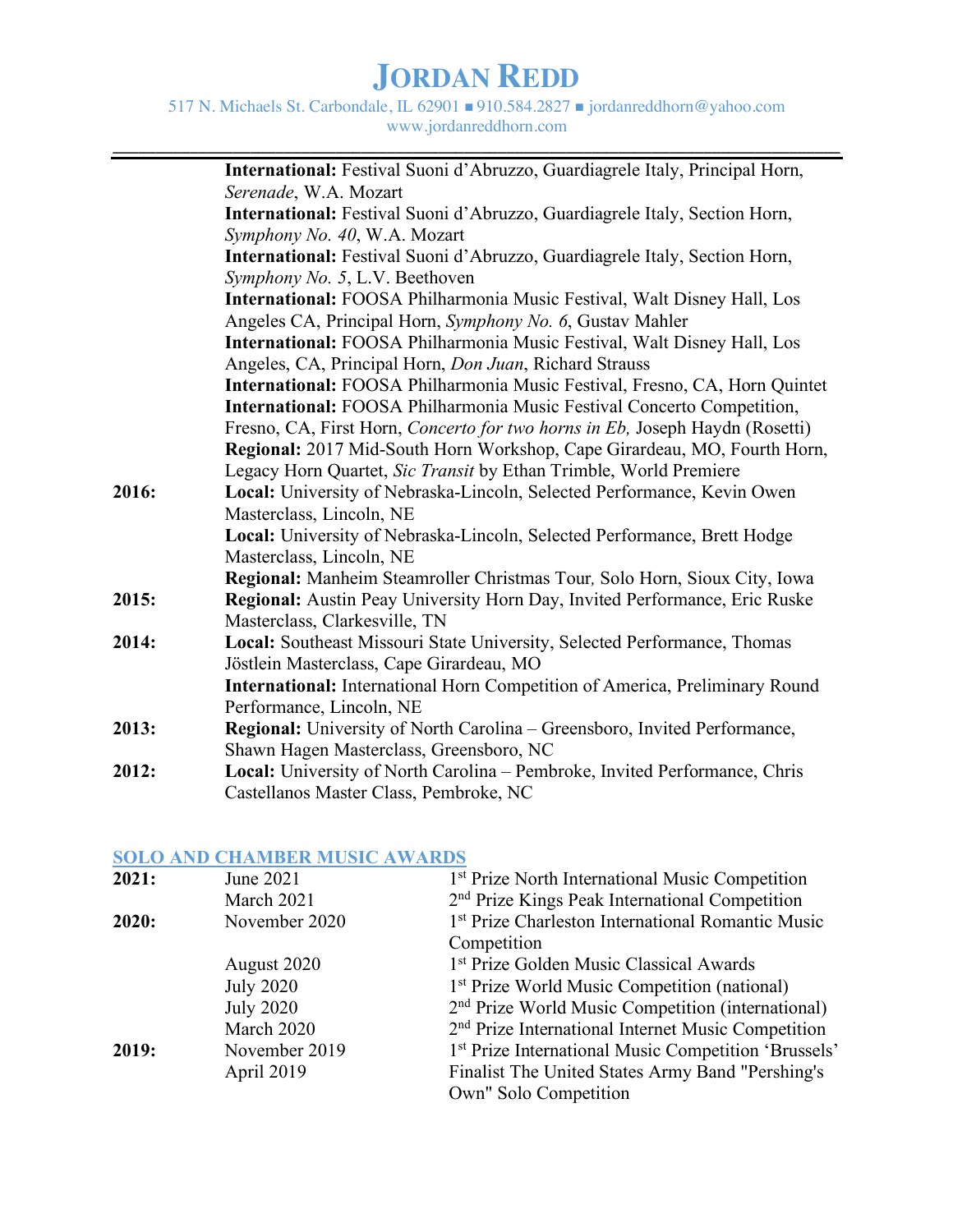517 N. Michaels St. Carbondale, IL 62901 n 910.584.2827 n jordanreddhorn@yahoo.com www.jordanreddhorn.com

|       | April 2019   | Finalist Peter E. Tannenwald Y.A. Competition             |
|-------|--------------|-----------------------------------------------------------|
|       | March 2019   | 2 <sup>nd</sup> Place MTNA Young Artist Competition       |
|       |              | (National Round)                                          |
|       | March 2019   | London Philharmonia Orchestra Brass Fellowship            |
|       |              | Finalist                                                  |
|       | January 2019 | 1 <sup>st</sup> Place MTNA Young Artist Competition (West |
|       |              | <b>Central Division</b>                                   |
| 2018: | October 2018 | 1st Place MTNA Young Artist Competition (NE               |
|       |              | state round)                                              |
|       | January 2018 | 1 <sup>st</sup> Place MTNA Young Artist Competition       |
|       |              | (West Central Division)                                   |
| 2017: | October 2017 | 1 <sup>st</sup> Place University of Nebraska-Lincoln      |
|       |              | <b>Concerto Competition</b>                               |
|       | October 2017 | Finalist University of Nebraska-Lincoln                   |
|       |              | <b>Concerto Competition</b>                               |
|       | October 2017 | 1st Place MTNA Young Artist Competition (NE               |
|       |              | state round)                                              |
|       | June 2017    | Finalist FOOSA Philharmonia Concerto                      |
|       |              | Competition                                               |
| 2016: | Nov 2016     | Finalist University of Nebraska-Lincoln                   |
|       |              | <b>Concerto Competition</b>                               |
|       | Nov 2016     | 1st Place MTNA Young Artist Competition (NE               |
|       |              | state round)                                              |
| 2015: | Nov 2015     | 2 <sup>nd</sup> Place MTNA Young Artist Competition (MO   |
|       |              | state round)                                              |
|       | Nov 2015     | Honorable Mention MTNA Chamber Music                      |
|       |              | Competition (MO state round)                              |
|       | Nov 2015     | Finalist Southeast Missouri State University              |
|       |              | Concerto and Aria Competition                             |

### **SCHOLARLY AWARDS**

| 2020: | Renewed Graduate Teaching Assistantship (\$10,000/yr) at UNL                   |
|-------|--------------------------------------------------------------------------------|
|       | Renewed Hixson-Lied Fellowship (\$4,500/yr) at UNL                             |
| 2019: | Renewed Graduate Teaching Assistantship at UNL Stipend increase to \$10,000/yr |
|       | Renewed Hixson-Lied Fellowship (\$4,500/yr) at UNL                             |
| 2018: | Awarded Graduate Teaching Assistantship at UNL                                 |
|       | Awarded Hixson – Lied Fellowship $(\$4,500/yr)$ at UNL                         |
| 2017: | FOOSA Philharmonia Music Festival full tuition and housing scholarship         |
|       | Renewed Graduate Teaching Assistantship at UNL                                 |
|       | Stipend increase to \$9,393.00/yr                                              |
|       | Renewed Glenn Korff Fellowship (\$2000/yr) at UNL                              |
| 2016: | Awarded Graduate Teaching Assistantship at UNL                                 |
|       | Awarded Glenn Korff Fellowship (\$2000.00/yr) at UNL                           |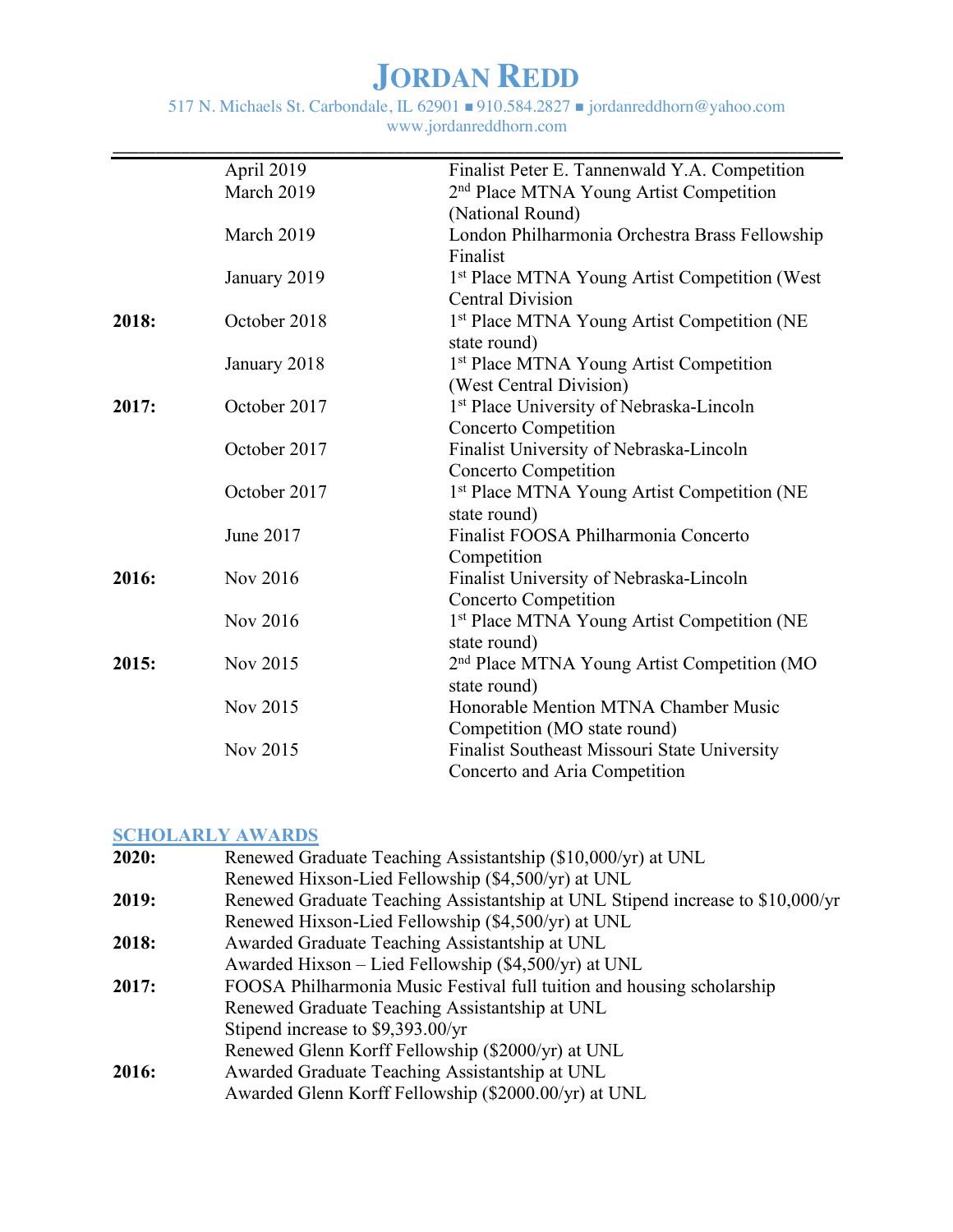517 N. Michaels St. Carbondale, IL 62901 n 910.584.2827 n jordanreddhorn@yahoo.com www.jordanreddhorn.com

| 2014:         | Awarded SEMO Music Scholarships totaling \$4,000/yr                                |  |
|---------------|------------------------------------------------------------------------------------|--|
|               | Awarded UNCP Music/Academic Scholarship increase to \$1,700/yr                     |  |
| 2012:         | Awarded UNCP Music/Academic Scholarship \$1,500/yr                                 |  |
| <b>GRANTS</b> |                                                                                    |  |
| 2019:         | Hixon-Lied Travel Grant, University of Nebraska-Lincoln, \$750                     |  |
|               | Glenn Korff School of Music Grant, University of Nebraska-Lincoln,<br>\$750        |  |
| 2018:         | Glenn Korff School of Music Grant, University of Nebraska-Lincoln,<br>\$500        |  |
|               | Hixon-lied Travel Grant, University of Nebraska-Lincoln, \$800                     |  |
|               | Wesley Reist Quintet tour                                                          |  |
|               | Hixon-Lied Travel Grant, University of Nebraska-Lincoln, \$1,800                   |  |
|               | Travel to MTNA National Competition, Orlando, FL                                   |  |
| 2015:         | FFR Student Creative Activity Grant, Southeast Missouri State University,<br>\$300 |  |
|               | Travel to International Horn Competition of America, Lincoln, NE                   |  |
| 2013:         | PURC Travel Grant, University of North Carolina - Pembroke, \$400                  |  |
|               | Travel to Southeast Horn Workshop, Greensboro, NC                                  |  |

### **RECORDING PROJECTS**

| 2022: | Smart Boy Beatz Album (2022 release)                                   |
|-------|------------------------------------------------------------------------|
| 2021: | Undrask Metal Album (2022 release)                                     |
| 2020: | FOOSA Bolero project                                                   |
| 2017: | Robert Fruehwald, Orchestration and Arranging Textbook, print date TBA |

### **PROFESSIONAL MEMBERSHIPS**

| 2019: | 2019-Present | American Civil Liberties Union             |
|-------|--------------|--------------------------------------------|
| 2019: | 2019-Present | <b>Music Teachers National Association</b> |
| 2014: | 2014-Present | International Horn Society                 |

### **SERVICE**

| 2022:      | International Horn Competition of America Judge                   |  |
|------------|-------------------------------------------------------------------|--|
|            | Southeast Horn Workshop Advisory Board Member                     |  |
|            | Southeast Horn Workshop Quartet Competition Judge                 |  |
| 2017:      | March 2017 Mid-South Horn Workshop Exhibits Coordinator           |  |
| 2016-2017: | Appointed Graduate Student Representative for the Glenn Korff     |  |
|            | School of Music on the Graduate Student Association and the ASUN. |  |